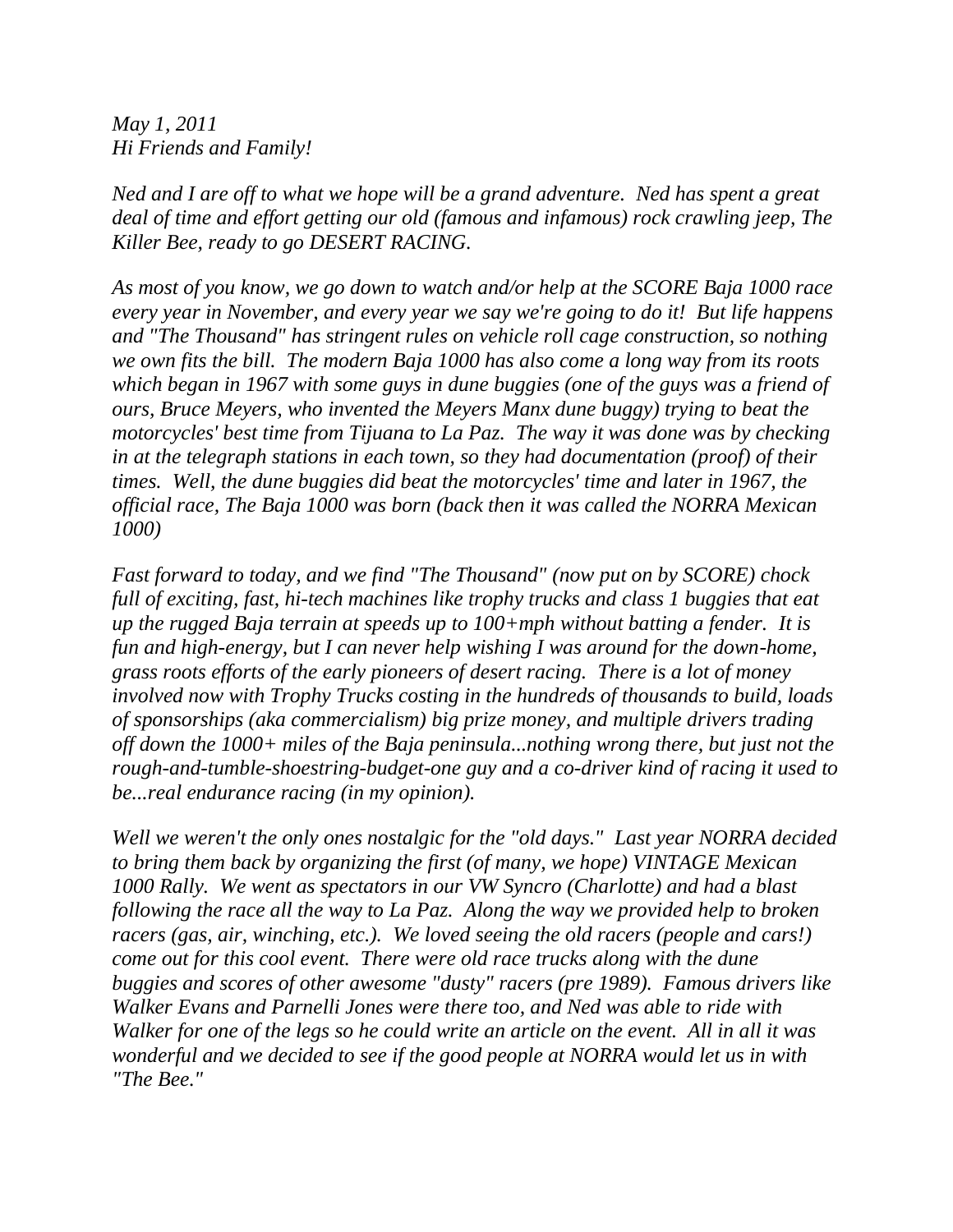*So here we are, it's Sunday, May 1, and we just got done with a "test drive" with all of our gear, food, water, tools and recovery equipment loaded up and strapped on...and us in full regalia...driving suits, five-point harnesses, helmets, gloves, bandanas for dust, sun glasses and arm restraints (The Bee is an open vehicle, so safely rules require them so your arm doesn't get squashed if you roll). Wow, I wish I had a picture to show you, but there was no one around. I think we looked a little cool, and the test drive was great (nothing fell off).* 

*Ok, I have to admit...it's going to hurt...a lot. 1200 miles of brutal bouncing on a suspension system built for rock crawling, not racing across the desert. And it is going to be 90 to 100 degrees (really fun in driving suits, helmets, and exhaust heat wafting in around our legs). But we are so excited (you all know we're a little nuts anyway). IF we make it through the tech inspection on Wednesday, we will finally be ON THE STARTING LINE IN BAJA ON THURSDAY!*

*Unlike the "real" Baja 1000, this one is done as a rally which means that we will stop to sleep at night. IF we're still running (not broken in the middle of the desert) we will be staying in Bajia de los Angeles on Thurs, Loreto on Fri, and God willing and the jeep don't break, we will finish in La Paz on Sat (my 51st Birthday).*

*In the true spirit of the old days, Ned and I are running solo. We have no chase crew, no support team, and we chose to not sign on with Baja Pits (an organization the provides gas and mechanical support along the way). We will be using the "Pemex" gas stations and will have everything we need (we hope) with us. Best of all, we get to drive The Bee all the way back up the 1200 miles! (Of course no helmets, driving suits and lots of time spent along (and in) the Sea of Cortez!*

*Please wish up happy mechanical thoughts,*

*Hugs,*

*Kat*

*P.S. This is a link to the NORRA website for info on the race, and I have attached a picture of The Bee in racing get-up (sans us). Will try to get pictures down there!* <http://www.norra.com/mexican1000.php>

*May 16, 2011 Hola!*

*Well we made back it safe and sound, having accomplished our three goals: Finish, have fun, and want to do it again! What an adventure. Looking back now it feels like a dream…did we really do that??*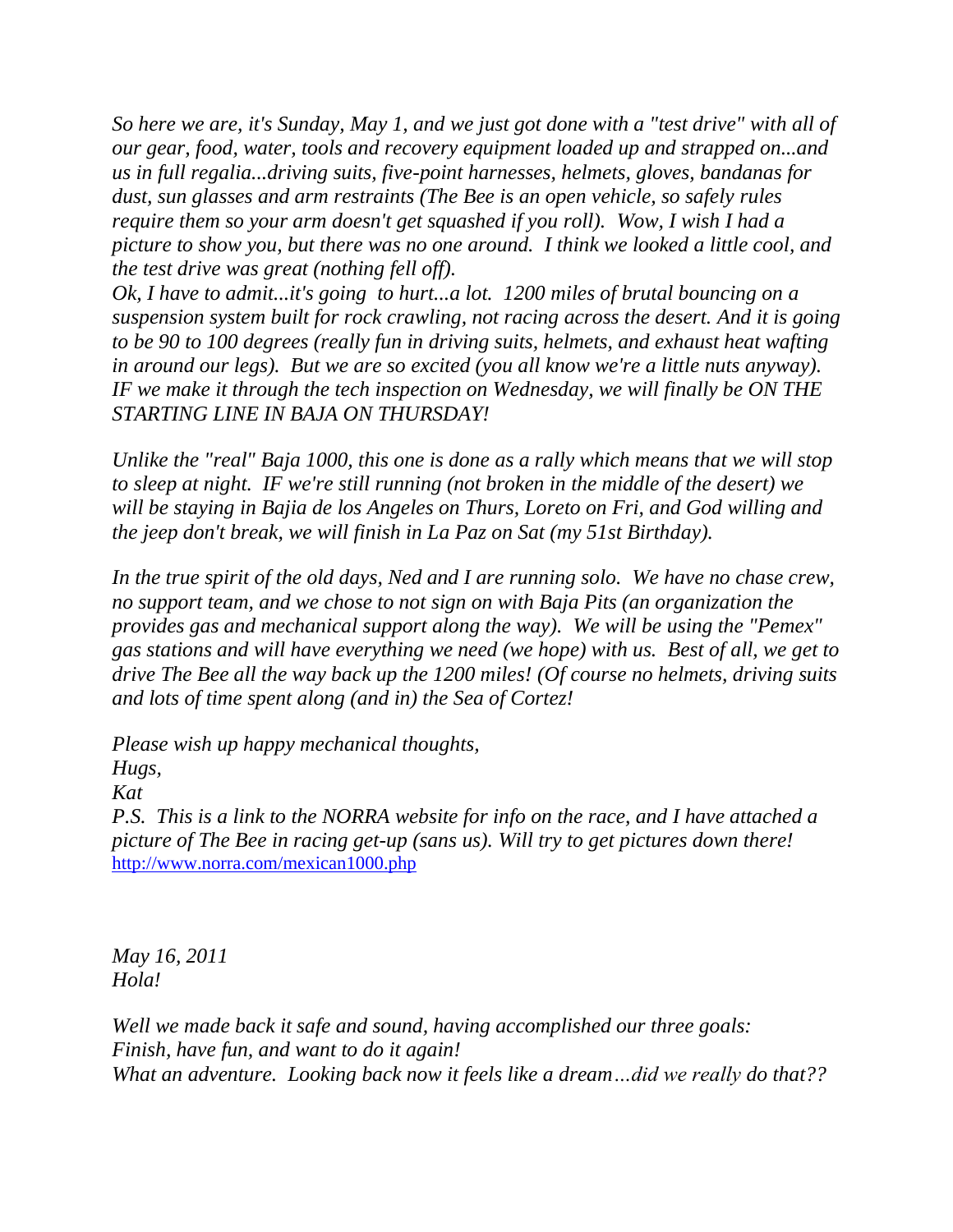*Thank you for all of your warm wishes and happy mechanical thoughts…it worked!*

*Following is a brief tale of our adventure in raw unedited form…sorry but wanted to get it out to you before I leave town again…so here it is. I have also included an attachment in Word format in case the e-mail comes out funny and have included my first e-mail in the document. Part 2 starts on page 3.*

*I have also attached some pictures which we really had to scrounge for; some are photos of photos and others are simply nabbed off of websites (I have been unable to contact the owners to buy them!)…but you'll get the idea.*

*Hugs, Kat*

## Ned and Kat NORRA Mexican 1000 Adventure, May 2011

Monday May 1, 2011:

Still not 100% sure we would pass the tech inspection required to be on the starting line on Thursday, we loaded the "Killer Bee" and our gear into the trailer and headed south. We drove all day to the Salton Sea area in southeast California and spent a lovely, balmy night in the bed of the pickup.

Tuesday morning we crossed the border at Calexico/Mexicali and checked into the Crown Plaza Hotel. The temperature was in the 90's, but it felt great after the nasty winter we have had. The only real tasks for the day were to register, attend a mini class on "rallying" and to figure out how to use the dreaded GPS.

My main job, as co-pilot was, of course, navigation. But there was nothing "vintage" about it. No Maps, no compass…we were to have the entire race course loaded onto a chip, which we were to then load onto the GPS which Ned had already installed in the Bee. Between the GPS and a "Tulip Book" (basically a series of mileage points and symbols depicting obstacles, hazards, turns, etc.) I was to get us all the way to La Paz. And I had no idea how to do it!

The race/rally would be three days, and each day would be divided into sections. The racing sections were dirt roads, and the "transit stages" would be on pavement. It was critical to re-set the "trip" on the GPS at the beginning of each section, so the Tulip Book would correspond to the GPS, etc. Really…no map???

Well, I was sitting in the Bee, sweating bullets, and looking at the GPS like a hog with a wrist watch, when Bob Bower from the Off-Road Motor Sports Hall of Fame came along. Bob took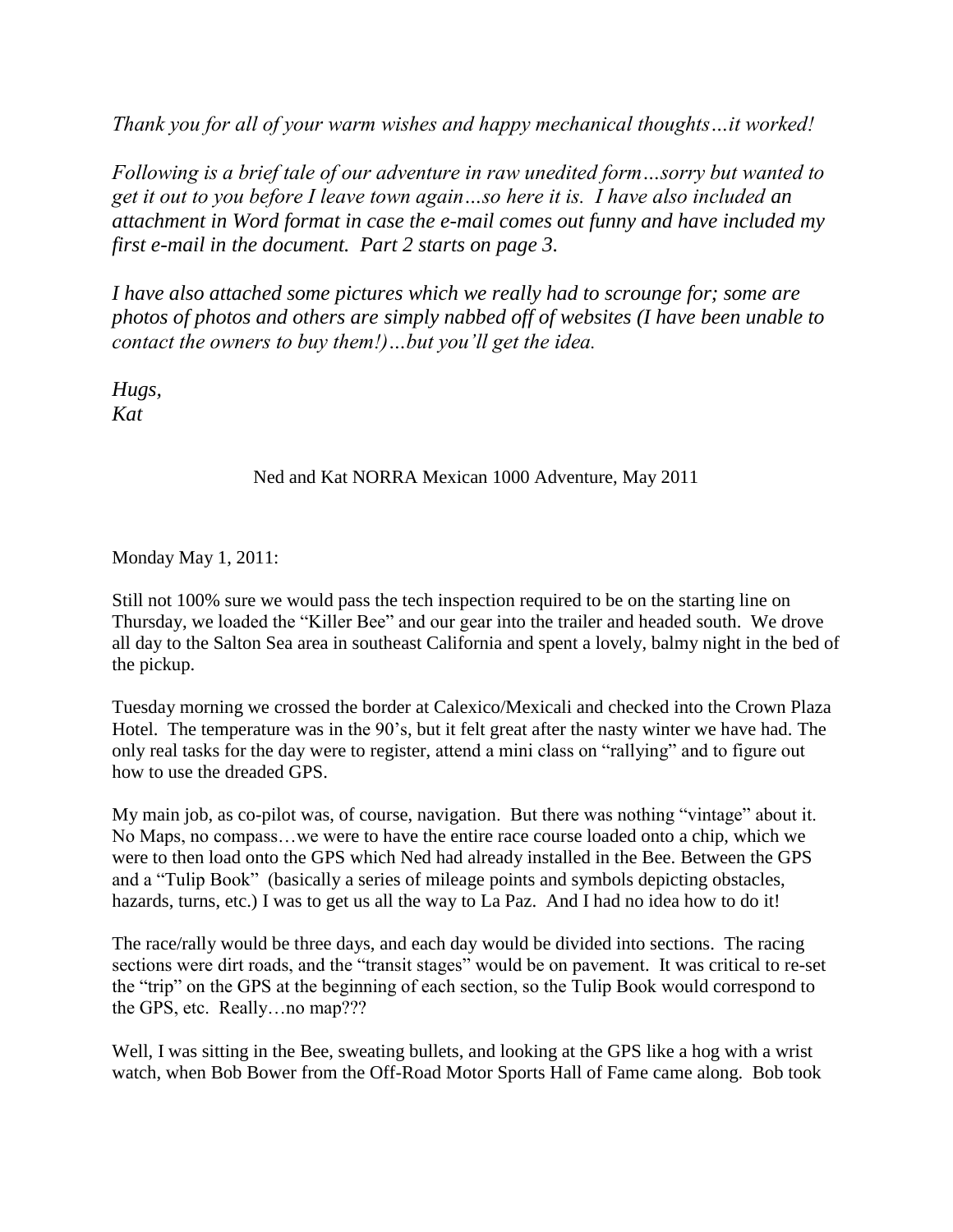pity on me, climbed in, joined my sweat-fest, and gave me a full 30 minute tutorial. Miraculously, I actually got it. I was ready.

Wednesday. "Contingency" day, Tech inspection. I sat in the jeep, in line, amazed that we were doing this. I felt so grateful to Ned for putting it all together. I had wanted to race for so long, and here we were. It was really a pre-race party, and the local, Mexican people who allow us to bombard their beautiful peninsula with our off-road races, came out to see us off with warmth, kindness, and well wishes.

It was finally our turn for tech, and those butterflies were for naught…we passed without a single issue…Ned had done an awesome job with the required modifications, and we would be on the starting line tomorrow morning!

Thursday morning found us unnaturally calm. We loaded up a dry bag with emergency food, one change of clothing each, and a couple of toiletries and strapped it onto the Bee. This was all the "luggage" we had for the next seven days. Sporting driving suits and helmets, we drove out to the starting line, where we were placed in the  $76<sup>th</sup>$  position out of 84 cars (we told them we would be slow!). They started the cars one at a time at precisely 8:00am with one minute in between, so we had a long wait. But I was so excited it didn't matter. I was soaking it all in. We were on our own now. No support crew, no trailer waiting in La Paz, no radio, no satellite phone…not even intercoms to talk to each other. The noise of the engine combined with our helmets would make verbal communication impossible. I was going to have to give Ned navigation cues via hand signals. And yes, I was totally excited. This was what it feels like to be alive.

It was finally our turn, and we drove up to and under the giant blow-up Tecate arch to await our 60 second countdown…we were off. I am still getting choked up thinking how happy I was, and I'd love to give you a great story for day one, but it went amazingly smoothly. As many times as we have driven the back roads of Baja, we never get tired of the stark beauty of the desert. We got the GPS, the Tulip Book, the various sections, and our hand signals all down to a nice science and drove about 300 miles in companionable silence (except for the engine roar) down to Bahia de Los Angeles on the Sea of Cortez. We even made it in time for dinner (which we would later regret).

We were greeted with shots of tequila, beer, and a great deal of fan-fare at the finish of day one. The Bee had run great and we felt good, so off we went to a restaurant we had enjoyed on a previous visit. Bahia de Los Angeles is a bit of a dive town (not our favorite in Baja) but our room was adequate. The shower was stone cold, and the bed was lumpy, but what the heck, it was only for the night, and we happily hit the hay at around 8:30.

At around 11:00 I woke up in a cold sweat with a troubling cramp in my belly. By 11:30 I was heaving violently and Ned was concerned about how day 2 would go with a sick co-pilot. By 12:00 Ned had explosive diarrhea. By 12:30 I had it coming out of both ends. By 12:45 Ned was Mount Vesuvius. We both knew it was the shrimp cocktail we had shared at dinner.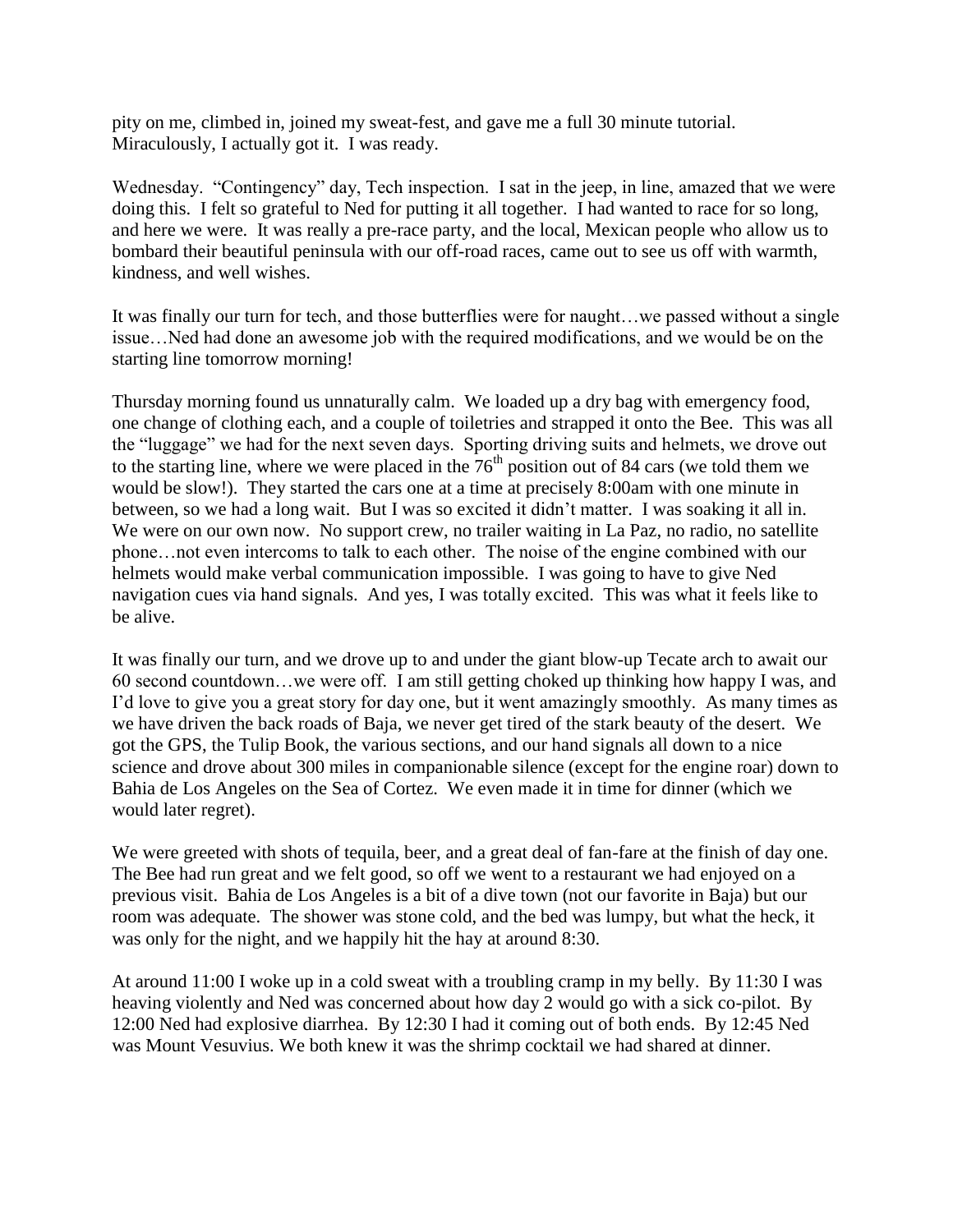You do have to count your blessings as they show up, and I have to say that at least we were on quite the perfect rotating schedule, and never once had to fight for the toilet. It was a small comfort, but we took it. There was, of course no sleep for Team Killer Bee that night, and by 7am we were still dry heaving, completely empty, dehydrated, unable to hold anything down, and scheduled for another 8am start for 350 miles of Baja desert in 100 degree heat.

Not going was not an option. After all, food poisoning does eventually pass, right? Weak as kittens and still miserable, we literally crawled into our driving suits, and somehow managed to get our bag strapped on the jeep. Armed with diluted 7-Up in our water jugs, we heaved ourselves into our seats. There was a little different feeling about day two starting line than day one, but we were there.

Our first section was 150 miles of rugged dirt, and we were lagging behind due to unscheduled stops. I'm sure that at least half of the racers saw both of our butts that day. We knew that if the Bee broke down, we would be buzzard bait. We knew we were crazy, but we just had to keep going. At one particular stop Ned admitted that he was hallucinating and almost had me drive. But we stopped to get rid of more food (I can't believe there was still anything there!), and I looked over to see Ned lying in the sand in the fetal position under the scant shade of a cactus. I forced us to continue to take small sips of the sugar water, which thankfully stayed down, and we continued on our way.

Our halfway point that day was the quaint little town of San Ignacio. It was on a transit stage which meant we were not racing for time but had a "window" of time with a 30 minute lea-way to arrive at the next section. We got gas at the Pemex station, and crawled into the little market where we headed straight for the beverage cooler. We grabbed a couple of bottles of pedialite (sugar water with electrolytes) and sank to the floor against the back wall of the store. Leaning against each other to stay sitting up, we used our 30 minute lea-way in the relative coolness, sipping on pedialite. Everyone who came in to get a coke had to step over us, and our pathetic condition should have been embarrassing, but we simply didn't care.

We turned down the tequila at the finish of day two in Loreto. We parked the jeep, managed to check in to our hotel and fell onto the bed, still sweaty and covered in dust. After a while, I managed to get up and asked a fellow racer to help me get our bag to our room. I also stopped at the restaurant to ask for chicken soup, soda crackers and 7-Up to be sent up.

I cannot give the La Mission Hotel in Loreto any higher a recommendation. Incredibly beautiful, comfortable, and friendly. The shower was blessedly hot and perfect, the bed a huge, king-sized cloud, the view of the Sea of Cortez at sunset spectacular, and the chicken soup was just the medicine we needed. By morning we were revived.

Day three was wonderful. The scenery was fantastic and we were feeling ok. We had one near miss; on a blind, sudden downhill right turn out of San Javier, we nearly drifted (skidded) off the road…fortunately no cliffs here…just another car (a VW Bug) that had done just that. Only Ned's superb driving skills saved us all from being a Bug/Bee sandwich. Other than that, the Bee was still running well and we were now enjoying a full open air experience. Our windshield had come out of the frame during day two's ordeal, and was just barely hanging on. We had left